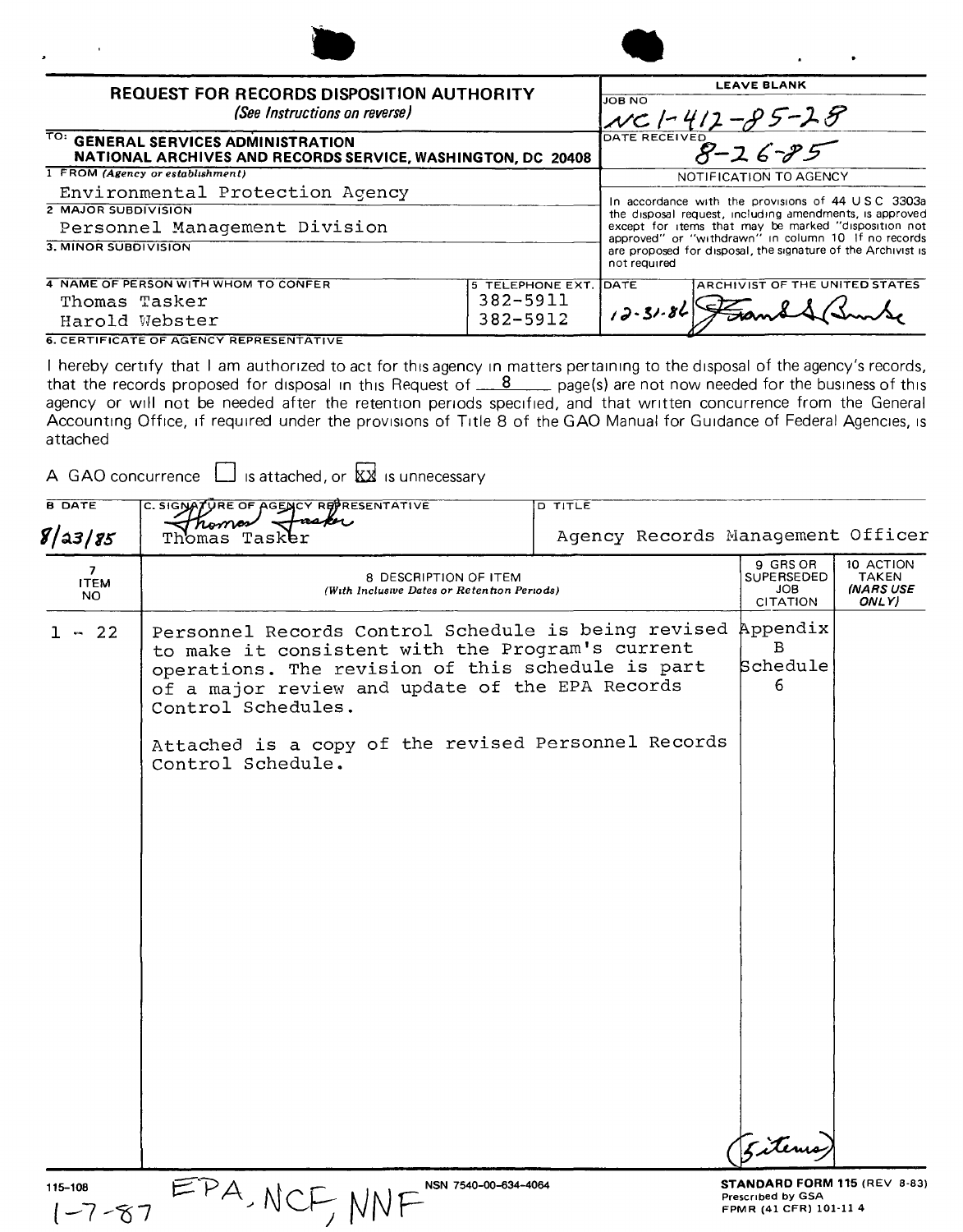| U.S. ENVIRONMENTAL PROTECTION AGENCY-RECORDS CONTROL SCHEDULES |                                                                                                                                                                                                                                                                                                                                                                                                                                                                    |                                                                                                                                                                                                                                                                                                                                                                                                                                                                                                                                                                                                                                                                                                                                                                                                                                                                                                                                                                                                                                                                                                                                                                                                                                                                                                                                                                                                                                                                                         | SCHED NO |
|----------------------------------------------------------------|--------------------------------------------------------------------------------------------------------------------------------------------------------------------------------------------------------------------------------------------------------------------------------------------------------------------------------------------------------------------------------------------------------------------------------------------------------------------|-----------------------------------------------------------------------------------------------------------------------------------------------------------------------------------------------------------------------------------------------------------------------------------------------------------------------------------------------------------------------------------------------------------------------------------------------------------------------------------------------------------------------------------------------------------------------------------------------------------------------------------------------------------------------------------------------------------------------------------------------------------------------------------------------------------------------------------------------------------------------------------------------------------------------------------------------------------------------------------------------------------------------------------------------------------------------------------------------------------------------------------------------------------------------------------------------------------------------------------------------------------------------------------------------------------------------------------------------------------------------------------------------------------------------------------------------------------------------------------------|----------|
|                                                                | TITLE OF SCHEDULE                                                                                                                                                                                                                                                                                                                                                                                                                                                  | COVERAGE OF SCHEDULE                                                                                                                                                                                                                                                                                                                                                                                                                                                                                                                                                                                                                                                                                                                                                                                                                                                                                                                                                                                                                                                                                                                                                                                                                                                                                                                                                                                                                                                                    |          |
|                                                                | PERSONNEL RECORDS                                                                                                                                                                                                                                                                                                                                                                                                                                                  | <b>AGENCYWIDE</b>                                                                                                                                                                                                                                                                                                                                                                                                                                                                                                                                                                                                                                                                                                                                                                                                                                                                                                                                                                                                                                                                                                                                                                                                                                                                                                                                                                                                                                                                       |          |
| TEM                                                            | NAME AND DESCRIPTION OF RECORD/FILE                                                                                                                                                                                                                                                                                                                                                                                                                                | RETENTION PERIOD AND DISPOSITION                                                                                                                                                                                                                                                                                                                                                                                                                                                                                                                                                                                                                                                                                                                                                                                                                                                                                                                                                                                                                                                                                                                                                                                                                                                                                                                                                                                                                                                        |          |
| Ŀ.                                                             | Personnel Correspondence Files. Correspondence, reports,<br>memoranda, and other records relating to the general<br>administration and operation of personnel functions, but<br>excluding records specifically described elsewhere in this<br>schedule and records maintained at the Agency's staff plan-<br>ning levels.                                                                                                                                          | <b>Retention:</b><br>Retain 3 years.<br>Disposition: Break file at end of year. Keep in<br>office 3 years, then destroy.                                                                                                                                                                                                                                                                                                                                                                                                                                                                                                                                                                                                                                                                                                                                                                                                                                                                                                                                                                                                                                                                                                                                                                                                                                                                                                                                                                |          |
| 2.                                                             | Program Management File. Consists of records related to the<br>management and administrative support of each unit of the<br>Personnel Management Division. Records consist of program<br>planning and implementation, personnel needs, work accom-<br>plishments, budgetary materials, and other program manage-<br>ment activities.                                                                                                                               | Retention: Retain 5 years.<br>Disposition: Break file at end of year. Keep in<br>office 1 year, then transfer to the FRC. Destroy<br>when 5 years old.                                                                                                                                                                                                                                                                                                                                                                                                                                                                                                                                                                                                                                                                                                                                                                                                                                                                                                                                                                                                                                                                                                                                                                                                                                                                                                                                  |          |
| 3.                                                             | Official Personnel Folders (civilian).                                                                                                                                                                                                                                                                                                                                                                                                                             |                                                                                                                                                                                                                                                                                                                                                                                                                                                                                                                                                                                                                                                                                                                                                                                                                                                                                                                                                                                                                                                                                                                                                                                                                                                                                                                                                                                                                                                                                         |          |
|                                                                | Permanent Material (right side of folder). Documents<br>acculmulated to provide an official record of personnel<br>actions pertaining to an employee's status and service.<br>The Federal Personnel Manual specifies the documents<br>required for inclusion in Official Personnel Folders.<br>(Note: Official personnel jackets of Commissioned<br>Officers in the Public Health Service are maintained by the<br>PHS Personnel Department, Rockville, Maryland). | Retention: Retain folders of EPA employees until<br>separated or transferred (see Disposition for<br>detailed information on the proper handling and<br>disposing of Official Personnel Folders).<br>Disposition: Official Personnel Folder of EPA<br>employees will be disposed of in accordance with<br>instructions in the FPM and the following:<br>(1) Folders for employees separated for<br>active military duty who have restoration rights<br>and employees transferred to public international<br>organizations with reemployment rights will be<br>retained until reemployment or expiration of these<br>rights. (2) Folders for employees reached for<br>reduction in force whose names have been entered on<br>the Regmployment Priority List will be retained<br>until their names are removed from the list. (3)<br>Folders for employees who were involuntarily sepa-<br>rated and who appeal their separation may be re-<br>tained until the appeal is resolved. (4) Folders<br>for separated employees lox whom permanent records<br>are outstanding or for whom returement, insurance,<br>or other claims are being adjudicated may be re-<br>tained for the additional time required to obtain<br>and file the records or to adjudicate claims.<br>(5) Where there is a work situation which makes<br>it probable that the same people will be employed<br>repeatedly for short periods of time, their folders<br>may be retained for a maximum period of two years |          |

RECORDS MANAGEMENT MANUAL

 $\mathcal{A}^{\pm}$ 

 $\Box$ 

 $\bullet$ 

 $\bar{\star}$ 

 $\sim 4$ 

 $\rightarrow$ 

 $\mathcal{L}^{\pm}$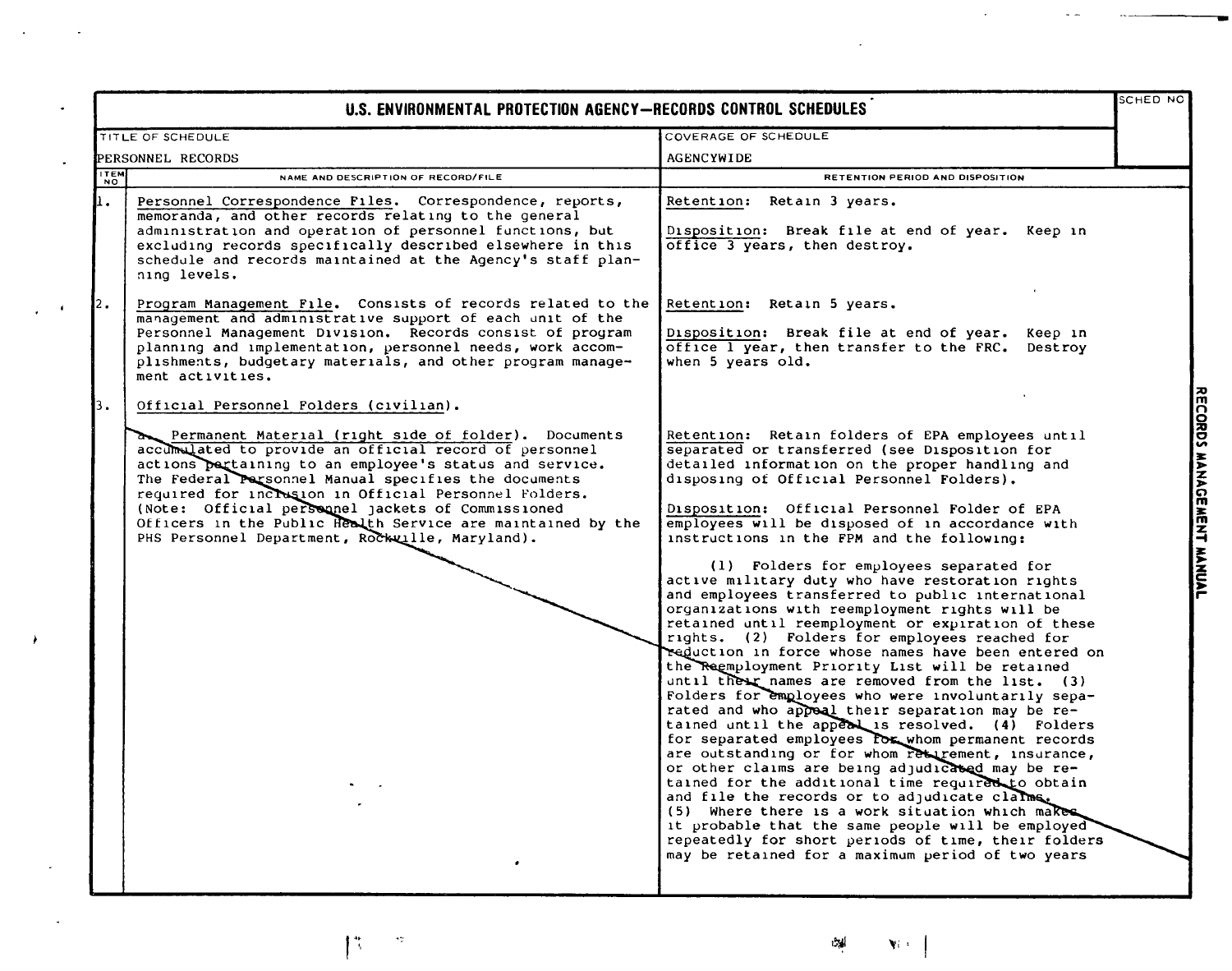| U.S. ENVIRONMENTAL PROTECTION AGENCY-RECORDS CONTROL SCHEDULES |                                                                                                                                                                                                                                                                                                             |                                                                                                                                                                                                                                                                                                                                                                                                                                                                                                                                                                                                                                                                                                                                                                                             | SCHED NO           |
|----------------------------------------------------------------|-------------------------------------------------------------------------------------------------------------------------------------------------------------------------------------------------------------------------------------------------------------------------------------------------------------|---------------------------------------------------------------------------------------------------------------------------------------------------------------------------------------------------------------------------------------------------------------------------------------------------------------------------------------------------------------------------------------------------------------------------------------------------------------------------------------------------------------------------------------------------------------------------------------------------------------------------------------------------------------------------------------------------------------------------------------------------------------------------------------------|--------------------|
|                                                                | TITLE OF SCHEDULE                                                                                                                                                                                                                                                                                           | COVERAGE OF SCHEDULE                                                                                                                                                                                                                                                                                                                                                                                                                                                                                                                                                                                                                                                                                                                                                                        |                    |
|                                                                | PERSONNEL RECORDS                                                                                                                                                                                                                                                                                           | AGENCYWIDE                                                                                                                                                                                                                                                                                                                                                                                                                                                                                                                                                                                                                                                                                                                                                                                  |                    |
| <b>ITEM</b>                                                    | NAME AND DESCRIPTION OF RECORD/FILE                                                                                                                                                                                                                                                                         | RETENTION PERIOD AND DISPOSITION                                                                                                                                                                                                                                                                                                                                                                                                                                                                                                                                                                                                                                                                                                                                                            |                    |
| b.                                                             |                                                                                                                                                                                                                                                                                                             | after the date of their last separation. (6)<br>Folders for employees who were involuntarily<br>separated and who are entitled to severance pay<br>under section 550.702 of the Office of Personnel<br>Management regulations shall be retained until<br>the former amployee is reemployed without time<br>limitation or is reemployed under an appointment<br>limited to more than one year, after a break of<br>more than three days, or until the severance pay<br>fund is exhausted, whichever comes first.<br>Employee transferring to another Federal Agency<br>follow instructions in FPM Employees who have<br>separated transfer folders to inactive file in<br>accordance with the FPM, then transfer folders<br>to NPRC, (CPR), St. Louis, Missour, 30 days<br>after separation. | <b>RECORDS</b>     |
|                                                                | Temporary Material (left side of folder). Documents main-<br>tained as temporary records on the left side of the Official<br>Personnel Folder in accordance with the Federal Personnel<br>Manual.                                                                                                           | Retention: Retain 1 year.<br>Disposition: Break file upon transfer or separa<br>tion or I year, whichever is earlier.                                                                                                                                                                                                                                                                                                                                                                                                                                                                                                                                                                                                                                                                       | <b>HANAGE</b><br>孟 |
| 4.                                                             | Agency Personnel Folders (Public Health Service Commissioned<br>Corps Personnel). Documents accumulated to provide a record<br>of status and service of personnel temporarily assigned to<br>EPA. The PHS Personnel Department specifies the "duplicate"<br>documents to be maintained by non-PHS agencies. | Retention: Retain 2 years.<br>Disposition: Break file upon separation or trans-<br>fer. Keep in office 2 years, then destroy.                                                                                                                                                                                                                                                                                                                                                                                                                                                                                                                                                                                                                                                               |                    |
| 5.                                                             | -Sarvice Record Card. (Standard Form 7). Cards showing ser-<br>vice records of employees separated or transferred.                                                                                                                                                                                          | Retention: Retain 3 years.<br>Disposition: Break file after employees' separation<br>or transfer. Keep in office 3 years, then destroy.                                                                                                                                                                                                                                                                                                                                                                                                                                                                                                                                                                                                                                                     |                    |
| 6.                                                             | Employment.<br>Applications for employment and related papers, exclud-<br>ing (a) records relating to appointments and requiring<br>Senatorial confirmation, and (b) applications resulting in<br>appointment filed in the Official Personnel Folder.                                                       | Retention: Retain 2 years for SES and 1 year for<br>$non-SES.$<br>Drsposition: Break file upon receipt of Office of                                                                                                                                                                                                                                                                                                                                                                                                                                                                                                                                                                                                                                                                         |                    |
|                                                                |                                                                                                                                                                                                                                                                                                             | Personnel Management (OPM) report of inspection or<br>when 2 years old, whichever is earlier. Keep in<br>office 2 years for SES and 1 year for non-SES, then<br>destroy.                                                                                                                                                                                                                                                                                                                                                                                                                                                                                                                                                                                                                    |                    |

 $\mathcal{F}_{\mathcal{G}}$ 

 $\overline{a}$ 

 $\lambda$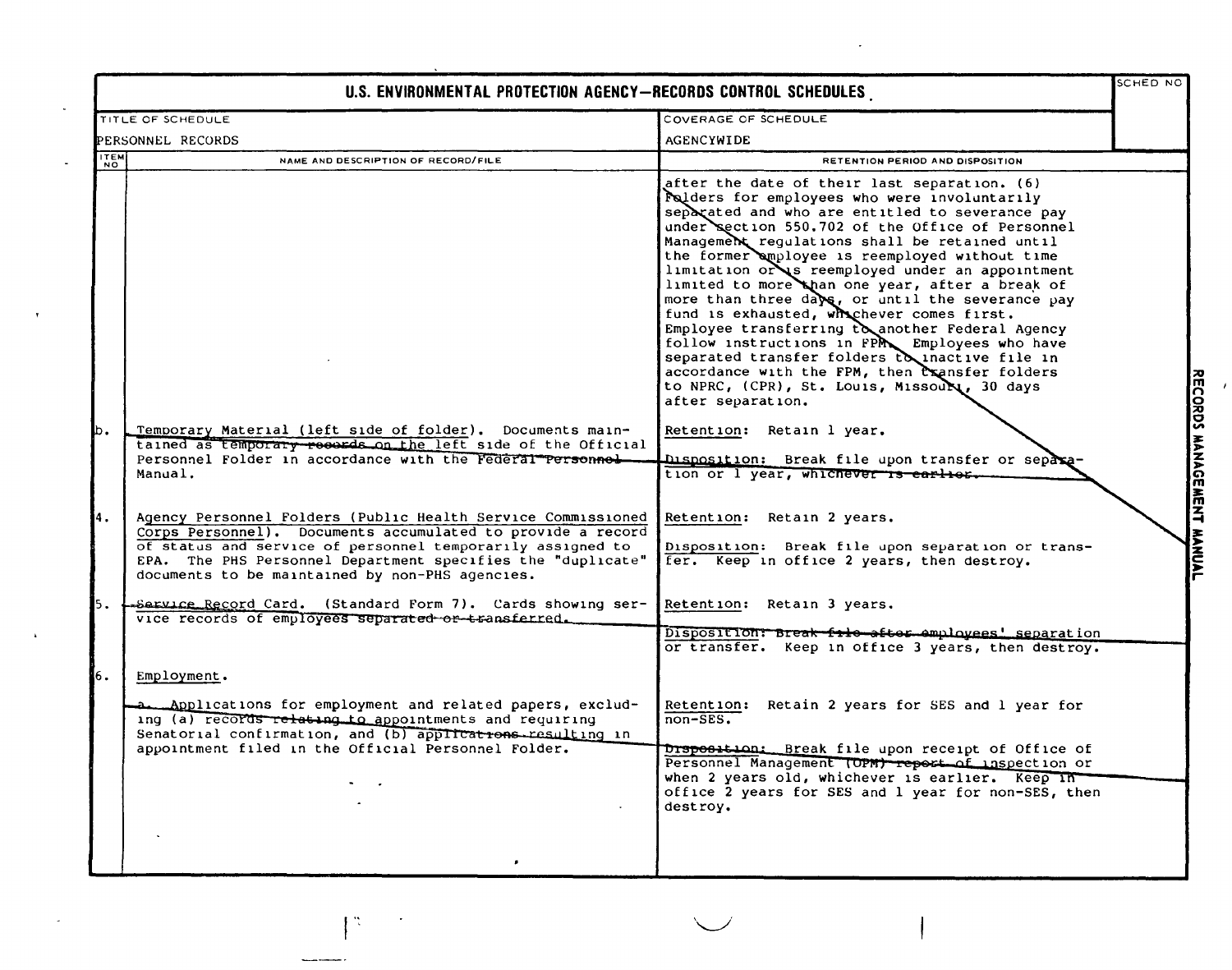|             | TITLE OF SCHEDULE                                                                                                                                                                                                                                                                                                                                                     | COVERAGE OF SCHEDULE                                                                                                                      |  |
|-------------|-----------------------------------------------------------------------------------------------------------------------------------------------------------------------------------------------------------------------------------------------------------------------------------------------------------------------------------------------------------------------|-------------------------------------------------------------------------------------------------------------------------------------------|--|
|             | PERSONNEL RECORDS                                                                                                                                                                                                                                                                                                                                                     | AGENCYWIDE                                                                                                                                |  |
|             |                                                                                                                                                                                                                                                                                                                                                                       |                                                                                                                                           |  |
| <b>ITEM</b> | NAME AND DESCRIPTION OF RECORD/FILE                                                                                                                                                                                                                                                                                                                                   | RETENTION PERIOD AND DISPOSITION                                                                                                          |  |
|             | b. Employee Examination Records.                                                                                                                                                                                                                                                                                                                                      | Retention: Retain 2 years.                                                                                                                |  |
|             |                                                                                                                                                                                                                                                                                                                                                                       | Disposition: Break file at end of year. Keep in<br>office 2 years, then destroy.                                                          |  |
|             | c. All other employment records such as records of special<br>recruitment programs for shortage categories, employment in<br>the excepted service, use of non-profit employment services,                                                                                                                                                                             | Retention: Retain 2 years.<br>Disposition: Break file at end of year. Keep in                                                             |  |
|             | and records of appointments outside the register.                                                                                                                                                                                                                                                                                                                     | office 2 year, then destroy.                                                                                                              |  |
| 7.          | Appointment Files. Correspondence, letters, and telegrams<br>Orfering appointments to potential employees.                                                                                                                                                                                                                                                            |                                                                                                                                           |  |
|             | a. Accepted Appointmente If appointment is accepted, file                                                                                                                                                                                                                                                                                                             | Retention: Same as item 3b.                                                                                                               |  |
|             | with temporary personnel papers on left side of folder.                                                                                                                                                                                                                                                                                                               | Disposition: Same as item 3b.                                                                                                             |  |
|             | b. Declined Appointments. If appointment is declined.                                                                                                                                                                                                                                                                                                                 | Retentton: Retain 1 month.                                                                                                                |  |
|             |                                                                                                                                                                                                                                                                                                                                                                       | Disposition: Break file after I month. Return to<br>OPM with reply and application if name was received<br>from certificate of eligibles. |  |
| 8.          | Certificate Files.                                                                                                                                                                                                                                                                                                                                                    |                                                                                                                                           |  |
|             | a. Requests for certificate of eligibles.                                                                                                                                                                                                                                                                                                                             | Retention: Retain 2 years.                                                                                                                |  |
|             |                                                                                                                                                                                                                                                                                                                                                                       | Disposition: Break file after certificate is<br>closed. Keep in office and destroy 2 years after<br>date of certificate.                  |  |
|             | b. Certificate of eligibles.                                                                                                                                                                                                                                                                                                                                          | Retention: Resain 2 years.                                                                                                                |  |
|             |                                                                                                                                                                                                                                                                                                                                                                       | Disposition: Break file after certifreate is<br>closed. Keep in office and destroy 2 years after<br>date of certificate.                  |  |
| 9.          | Classification.                                                                                                                                                                                                                                                                                                                                                       |                                                                                                                                           |  |
|             | a. Position Description Files. Documents which describe                                                                                                                                                                                                                                                                                                               | Retention: Retain 5 years.                                                                                                                |  |
|             | ducres <sub>y-Kasponsibilities, and supervisory relationships of</sub><br>each position within the organization. These include<br>copies of position descriptions of General Schedule_and<br>Wage Board positions, position description amendments, cer-<br>tifications, checklists or fill-in descriptions, multiple<br>or standard descriptions and related papers. | Disposition: Break file as position descriptions<br>become inactive. Keep in office 5 years, then<br>destroy                              |  |

÷

 $\mathcal{L}^{\text{max}}_{\text{max}}$  and  $\mathcal{L}^{\text{max}}_{\text{max}}$ 

 $\mathcal{L}^{\text{max}}_{\text{max}}$  .

 $\langle t_0 \rangle_{\rm{gal}}$ 

 $\sim 10^{11}$  km s  $^{-1}$ 

 $\langle \cdot \rangle$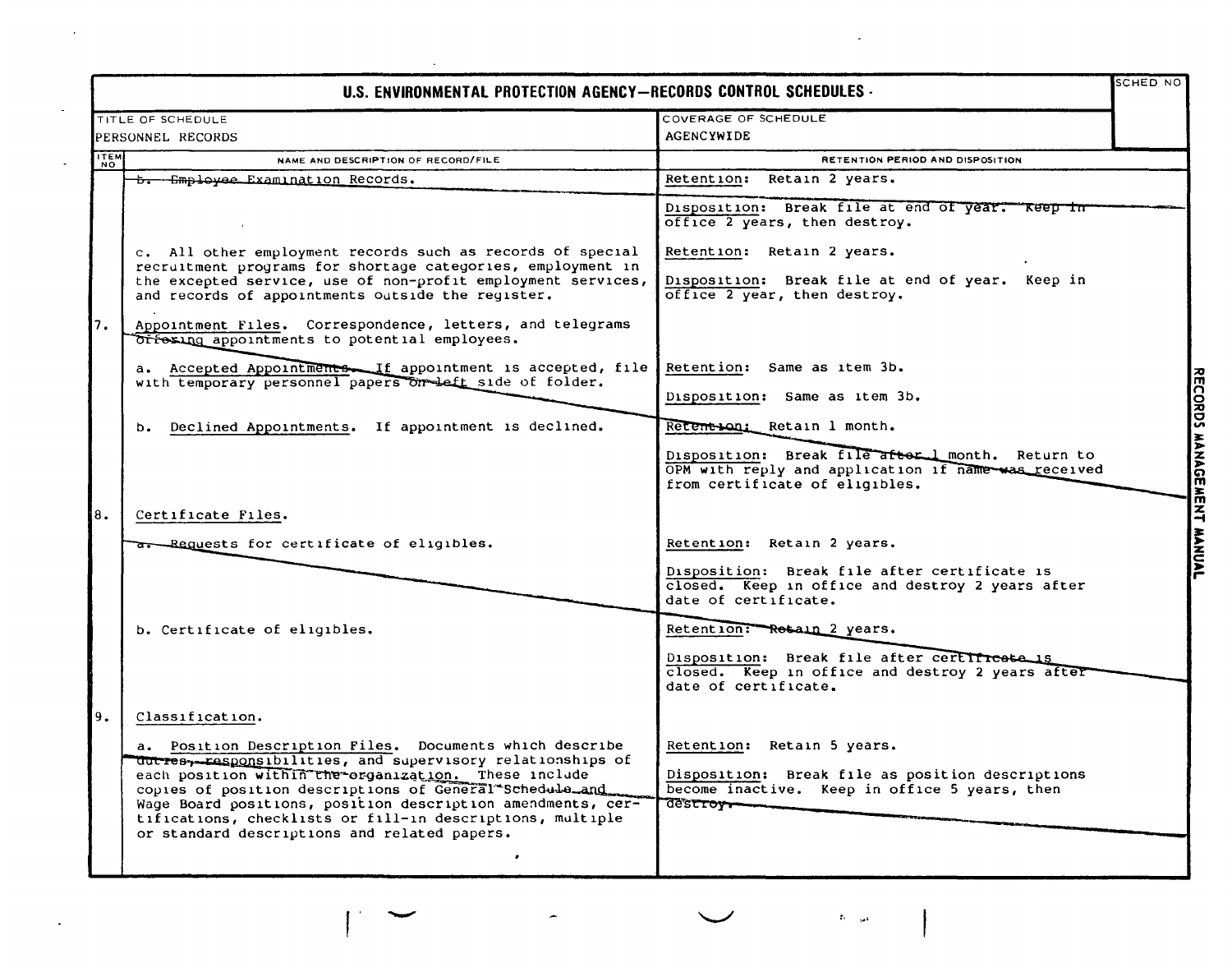| U.S. ENVIRONMENTAL PROTECTION AGENCY-RECORDS CONTROL SCHEDULES. |                                                                                                                                                                                                                                                                                                                                                                              |                                                                                                                                                                                                                                                 | SCHED NO                  |
|-----------------------------------------------------------------|------------------------------------------------------------------------------------------------------------------------------------------------------------------------------------------------------------------------------------------------------------------------------------------------------------------------------------------------------------------------------|-------------------------------------------------------------------------------------------------------------------------------------------------------------------------------------------------------------------------------------------------|---------------------------|
|                                                                 | TITLE OF SCHEDULE                                                                                                                                                                                                                                                                                                                                                            | COVERAGE OF SCHEDULE                                                                                                                                                                                                                            |                           |
|                                                                 | PERSONNEL RECORDS                                                                                                                                                                                                                                                                                                                                                            | <b>AGENCYWIDE</b>                                                                                                                                                                                                                               |                           |
| <b>ITEM</b>                                                     | NAME AND DESCRIPTION OF RECORD/FILE                                                                                                                                                                                                                                                                                                                                          | RETENTION PERIOD AND DISPOSITION                                                                                                                                                                                                                |                           |
|                                                                 | b. Position Classification Survey Files. Documents created<br>by performing systematic examination of the essential<br>aspects of all positions and position design and structuring<br>within an area. Included are position survey reports,<br>records of classification surveys, position review classifi-<br>cations, review papers, recommendations, and related papers. | Retention: Retain 5 years.<br>Disposition: Break file at end of year following<br>completion of survey. Keep in office 5 years, then<br>destroy.                                                                                                |                           |
| 10.                                                             | Personnel Action Files (SF 50). Copies exclusive of those<br>in Official Personnel Folders accumulated to provide a<br>record of inspection, statistics, references, preparation<br>of reports, etc.                                                                                                                                                                         | Retention: Retain 2 years.<br>Disposition: Break file at end of pay period<br>Keep in office 2 years, then destroy.                                                                                                                             |                           |
| 11.                                                             | Miscellaneous Personnel Records Files. Correspondence and<br>forms in operating personnel offices relating to personnel.                                                                                                                                                                                                                                                     |                                                                                                                                                                                                                                                 |                           |
|                                                                 | a. Correspondence and forms relating to pending personnel<br>action.<br>b. Retention Registers (including card files and related<br>papers). These are lists or printouts prepared before                                                                                                                                                                                    | Retention: Dispose when action is completed.<br>Disposition: Break file after completion of per-<br>sonnel action, then destroy.<br>Retention: Retain 2 years unless an appeal or<br>court case is pending.                                     | RECORDS MANAGEMENT MANUAL |
|                                                                 | reduction-in-force for each competitive level affected by<br>the reduction.                                                                                                                                                                                                                                                                                                  | Disposition. Break file at end of year. Keep in<br>office 2 years, then destroy, unless an appeal or<br>court case is pending, destroy after the case is<br>resolved, whichever is later.                                                       |                           |
|                                                                 | c. Retention Reqisters (including card files and related<br>papers) from which no reduction-in-force actions have been<br>taken.                                                                                                                                                                                                                                             | Retention: Retain until superseded.<br>Disposition: Destroy when superseded.                                                                                                                                                                    |                           |
| 12.                                                             | Merit Promotion Files. Position vacancy announcements,<br>hids. applications for job vacancies, evaluations, refer-<br>rals, requests for certriboates of eligibles, certificates<br>of eligibles for appointment, copies of registers, and<br>selected papers maintained by personnel offices.                                                                              | Retention: Retain 2 years.<br>Disposition: Break file at end of year. Keep in<br>office 2 years, then destroy, provided that<br>requirements of the FPM are observed or unless<br>an appeal case is pending. Destroy after case is<br>resolved. |                           |
|                                                                 |                                                                                                                                                                                                                                                                                                                                                                              |                                                                                                                                                                                                                                                 |                           |

 $\ddot{\phantom{a}}$ 

 $\mathcal{L}$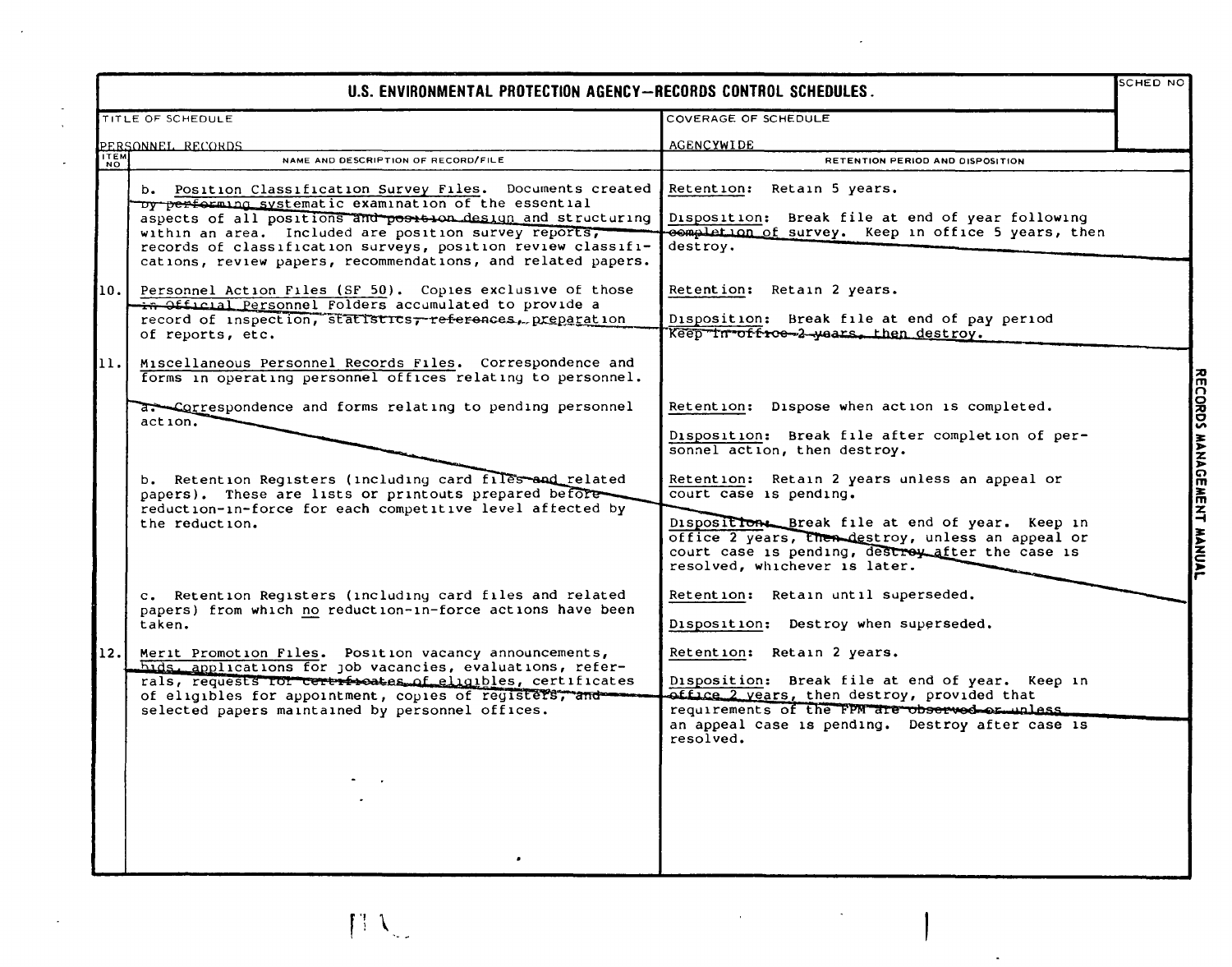| U.S. ENVIRONMENTAL PROTECTION AGENCY-RECORDS CONTROL SCHEDULES. |                                                                                                                                                                                                                                                                                                                                                 |                                                                                                                                         | <b>SCHED NO</b> |
|-----------------------------------------------------------------|-------------------------------------------------------------------------------------------------------------------------------------------------------------------------------------------------------------------------------------------------------------------------------------------------------------------------------------------------|-----------------------------------------------------------------------------------------------------------------------------------------|-----------------|
|                                                                 | TITLE OF SCHEDULE                                                                                                                                                                                                                                                                                                                               | COVERAGE OF SCHEDULE                                                                                                                    |                 |
|                                                                 | PERSONNEL RECORDS                                                                                                                                                                                                                                                                                                                               | AGENCYWIDE                                                                                                                              |                 |
| <b>ITEM</b>                                                     | NAME AND DESCRIPTION OF RECORD/FILE                                                                                                                                                                                                                                                                                                             | RETENTION PERIOD AND DISPOSITION                                                                                                        |                 |
| 13.1                                                            | Employee Performance.<br>a. Incentive Awards. Records documenting an employee sug-<br>gestion, superior performance award, or quality within-grade                                                                                                                                                                                              | Retention: Retain 2 years.                                                                                                              |                 |
|                                                                 | increase.                                                                                                                                                                                                                                                                                                                                       | Dispostion: Break file at end of fiscal year.<br>Keep in office 2 years, then destroy.                                                  |                 |
|                                                                 | b. Incentive Awards Program - Reports.                                                                                                                                                                                                                                                                                                          | Retention: Retain 3 years.                                                                                                              |                 |
|                                                                 |                                                                                                                                                                                                                                                                                                                                                 | Disposition: Break file after report is completed.<br>Keep in office 3 years, then destroy.                                             |                 |
|                                                                 | c. Performance Rating Appeals Files. Consist of coples of                                                                                                                                                                                                                                                                                       | Retention: Retain 3 years.                                                                                                              |                 |
|                                                                 | employee's appeals of his performance rating, copies of<br>decisions rendered and other material pertaining to the<br>case.                                                                                                                                                                                                                     | Disposition: Break file at end of year in which<br>final decision is made. Keep in office 3 years,<br>then destroy.                     |                 |
|                                                                 | d. Civilian Service. Length of Service Control Files.<br>Controls maintained to record eligibility for an award of<br>civilian service emblems.                                                                                                                                                                                                 | Retention: Retain until superseded by current ADP<br>list.<br>Disposition: Destroy when new ADP list is created.                        |                 |
|                                                                 | e. SES Performance Rating Files. Consist of copies of<br>executive's completed performance agreement; executive's                                                                                                                                                                                                                               | Retention: Retain 5 years or transfer to gaining<br>agency if 5 years or less.                                                          |                 |
|                                                                 | written comments and requests for review of proposed rating,<br>if any; results of review by a Reviewing Official and/or<br>Performance Review Board; and other materials relating to<br>the case.                                                                                                                                              | Disposition: Break file at end of year. Keep in<br>office 5 years, then destroy, or transfer to gain-<br>ing agency if 5 years or less. |                 |
| 14.                                                             | Employee Relations.                                                                                                                                                                                                                                                                                                                             |                                                                                                                                         |                 |
|                                                                 | a. Appeals and Grievances Files. Files related to review-<br>when hearing, and disposing of employee grievances and<br>appeals of adverse personnel actions and disciplinary                                                                                                                                                                    | Retention: Retain 4 years.<br>Disposition: Break file at end of year after final                                                        |                 |
|                                                                 | measures. These include material pertrnent to individual<br>employees but not filed in the Official Personnel Folder,<br>such as employees appeals of disciplinary actions, sum-<br>maries and transcripts of hearings, designation of com-<br>mittee members, committee reports, Office of Personnel<br>Management reports and related papers. | decision. Keep in office 6 months, then transfer<br>to the FRC. Destroy when 4 years old.                                               |                 |
|                                                                 |                                                                                                                                                                                                                                                                                                                                                 |                                                                                                                                         |                 |

 $\sim$ 

 $\ddot{\phantom{a}}$ 

~ ~ ~ COl m we<br>H ~ **T**<br>**KANUAL** 

 $\mathbf{r}$  ,  $\mathbf{r}$ 

 $|\mathbf{B}^{\mathrm{ref}}|$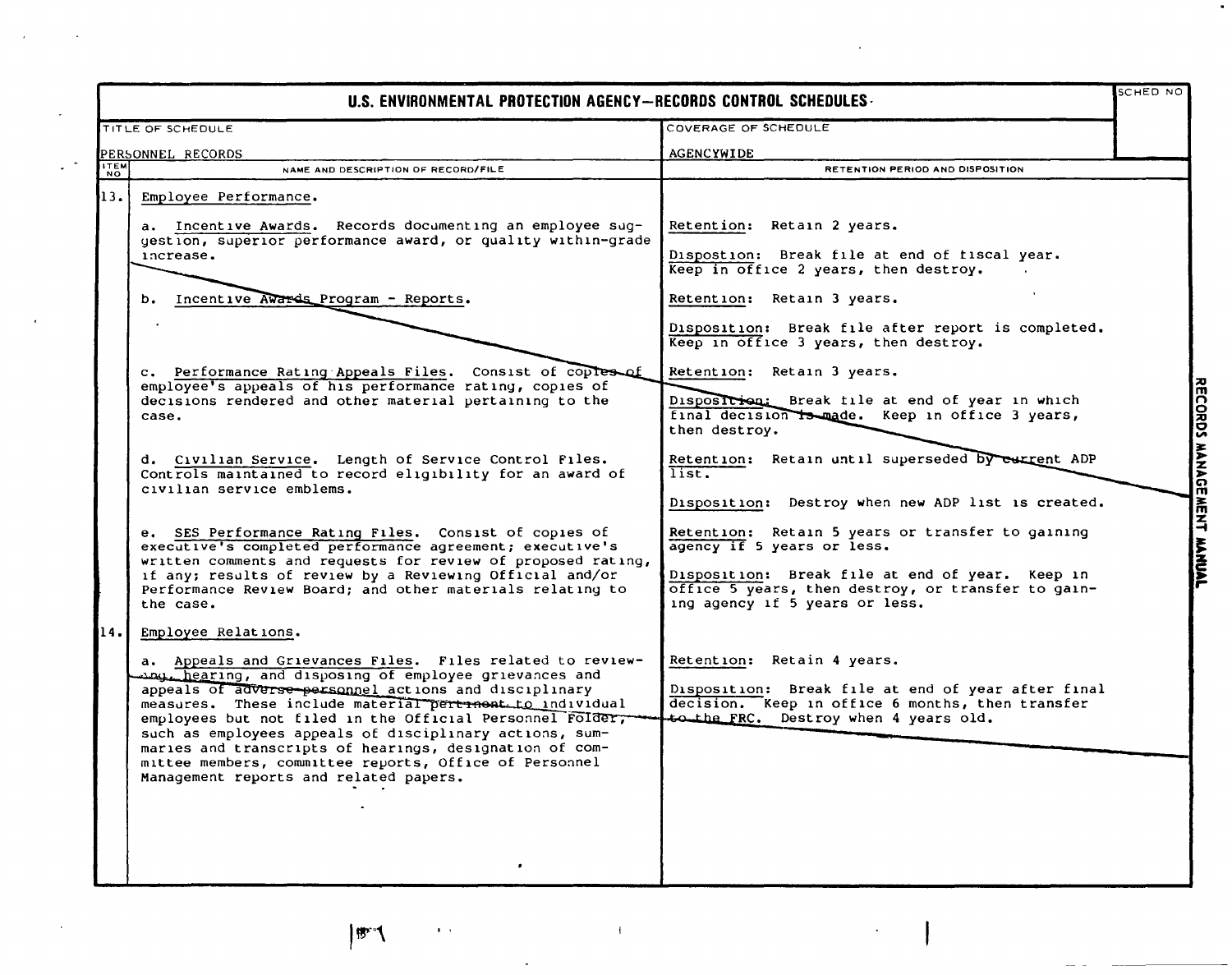| <b>ITEM</b><br>15 <sub>1</sub><br>16.<br>17 <sub>1</sub><br>18 J | TITLE OF SCHEDULE<br>PERSONNEL RECORDS<br>NAME AND DESCRIPTION OF RECORD/FILE<br>Employee Benefits Files. Documents relating to the orgina-<br>tion, implementation, or monitoring of employee benefits,<br>such as group ITTE Insurance and health plans. Health Bene-<br>fits Registration and Notices of Change in Enrollment Status<br>Form, signed originals.<br>Health Record Case Files. Files contain correspondence, re- | COVERAGE OF SCHEDULE<br><b>AGENCYWIDE</b><br>RETENTION PERIOD AND DISPOSITION<br>Retention: Same as Item 3a.<br>Disposition: Same as Item 3a. |  |
|------------------------------------------------------------------|-----------------------------------------------------------------------------------------------------------------------------------------------------------------------------------------------------------------------------------------------------------------------------------------------------------------------------------------------------------------------------------------------------------------------------------|-----------------------------------------------------------------------------------------------------------------------------------------------|--|
|                                                                  |                                                                                                                                                                                                                                                                                                                                                                                                                                   |                                                                                                                                               |  |
|                                                                  |                                                                                                                                                                                                                                                                                                                                                                                                                                   |                                                                                                                                               |  |
|                                                                  |                                                                                                                                                                                                                                                                                                                                                                                                                                   |                                                                                                                                               |  |
|                                                                  |                                                                                                                                                                                                                                                                                                                                                                                                                                   |                                                                                                                                               |  |
|                                                                  | ports, and other papers documenting employee medical history.                                                                                                                                                                                                                                                                                                                                                                     |                                                                                                                                               |  |
|                                                                  | a. Preemployment physical examination, Health Qualification<br>Placement Records, and fitness for duty examination.                                                                                                                                                                                                                                                                                                               | Retention: Same as Item 3a.                                                                                                                   |  |
|                                                                  |                                                                                                                                                                                                                                                                                                                                                                                                                                   | Disposition: Same as Item 3a.                                                                                                                 |  |
|                                                                  | b. All other papers. (Post employment)                                                                                                                                                                                                                                                                                                                                                                                            | Retention: See disposition below.                                                                                                             |  |
|                                                                  |                                                                                                                                                                                                                                                                                                                                                                                                                                   | Disposition: Disposal not authorized per GSA<br>Bulletin B-112.                                                                               |  |
|                                                                  | Retirement Program Files. Copies of documents created in<br>providing-assistance and instructions to employees regarding                                                                                                                                                                                                                                                                                                          | Retention: Retain 2 years.                                                                                                                    |  |
|                                                                  | retirement and interpretation of matters pertaining to<br>retirement program, including benefits, eligibility, types<br>of annuities and retirements.                                                                                                                                                                                                                                                                             | Dispositions-Break file at end of fiscal year.<br>Keep in office 2 years, then destroy.                                                       |  |
|                                                                  | Training Program Files. Files contain documents which des-<br>cribe the operation, accomplishments, and other matters                                                                                                                                                                                                                                                                                                             | Retention: Retain 5 years.                                                                                                                    |  |
|                                                                  | relative to the training program.                                                                                                                                                                                                                                                                                                                                                                                                 | Disposition: Break file at ond of fiscal year.<br>Keep in office 5 years, then destroy.                                                       |  |
| 19 J                                                             | Training Report Files. Reports compiled pertaining to<br>-training and all ralated papers.                                                                                                                                                                                                                                                                                                                                        | Retention: Retain 5 years.                                                                                                                    |  |
|                                                                  |                                                                                                                                                                                                                                                                                                                                                                                                                                   | <del>Diopositi</del> on: Break file one vear after completion<br>of report. Keep in office 5 years, then destroy.                             |  |
| 20 I                                                             | Personnel Statistical Reports. Records created in the pre-<br>paration; coordination, and consolidation of regular and                                                                                                                                                                                                                                                                                                            | Retention: Retain 2 years.                                                                                                                    |  |
|                                                                  | special personnel reports to the Office of Personnel Manage<br>mant, other comparable reports, and related papers.                                                                                                                                                                                                                                                                                                                | Disposition: Break file at end of year when report<br>is completed. Keep in office 2 years, then<br>destrov.                                  |  |
|                                                                  |                                                                                                                                                                                                                                                                                                                                                                                                                                   |                                                                                                                                               |  |

 $\bar{\mathcal{A}}$ 

 $\ddot{\phantom{a}}$ 

 $\mathbf{A}^{(i)}$  ,  $i$ 

 $\lambda$ 

 $\lambda$ 

÷,

RECORDS MANAGEMENT MANUAL

 $\overline{1}$ 

 $\overline{\phantom{a}}$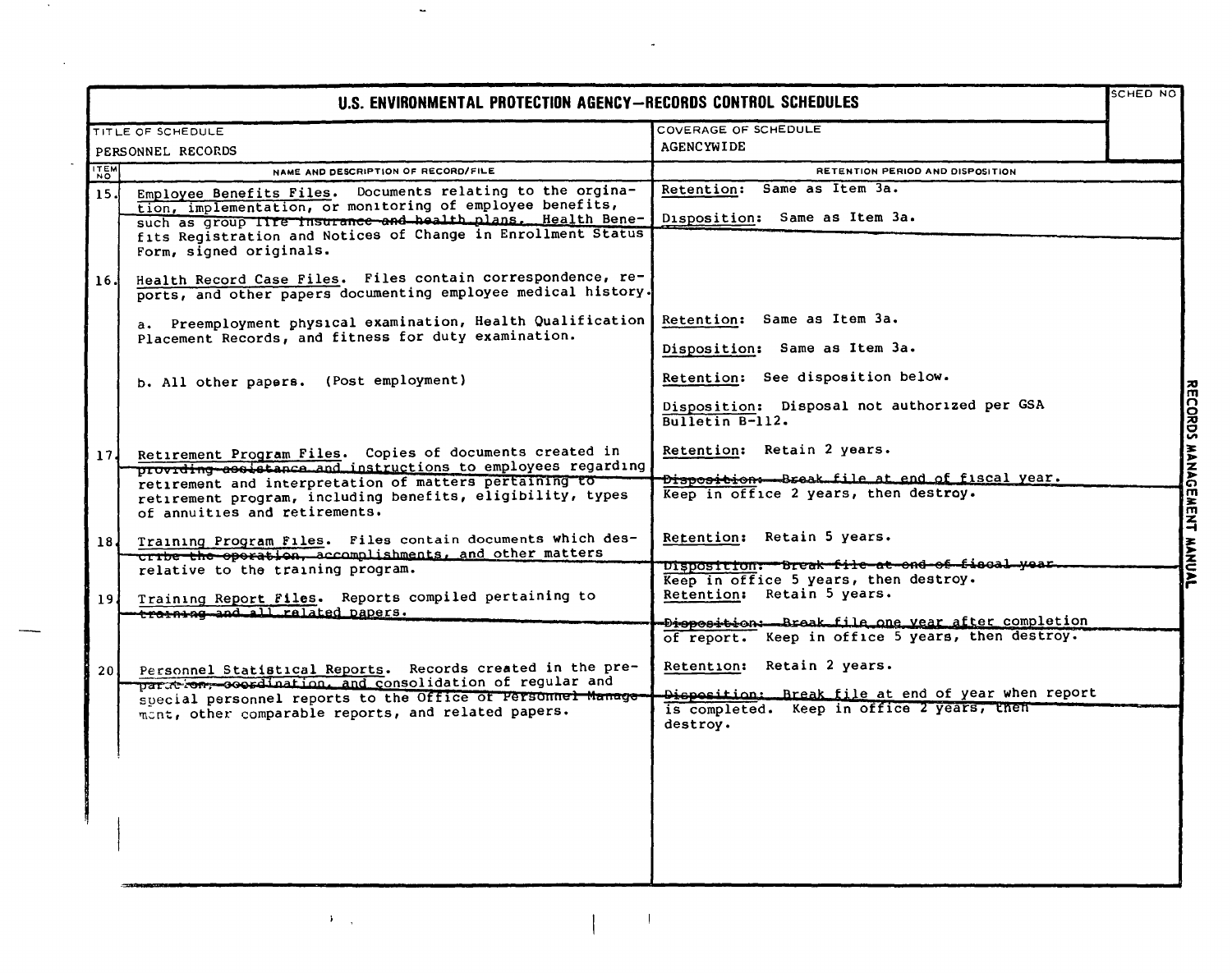|             | U.S. ENVIRONMENTAL PROTECTION AGENCY-RECORDS CONTROL SCHEDULES.                                                                                                                                                                                                                  | SCHED NO                                                                                                                 |
|-------------|----------------------------------------------------------------------------------------------------------------------------------------------------------------------------------------------------------------------------------------------------------------------------------|--------------------------------------------------------------------------------------------------------------------------|
|             | TITLE OF SCHEDULE                                                                                                                                                                                                                                                                | COVERAGE OF SCHEDULE                                                                                                     |
|             | PERSONNEL RECORDS                                                                                                                                                                                                                                                                | <b>AGENCYWIDE</b>                                                                                                        |
| <b>ITEM</b> | NAME AND DESCRIPTION OF RECORD/FILE                                                                                                                                                                                                                                              | RETENTION PERIOD AND DISPOSITION                                                                                         |
|             | Employee Benefits Files. Documents relating to the orgina-<br>tion, implementation, or monitoring of employee benefits,<br>such as group life insurance and health plans. Health Bene-<br>fit Registration and Notices of Change in Enrollment Status<br>Form, signed originals. | Retention: Same as Item 3a.<br>Disposition: Same as Item 3a.                                                             |
| 16.         | Health Record Case Files. Files contain correspondence, re-<br>ports, and other papers documenting employee medical history.                                                                                                                                                     |                                                                                                                          |
|             | a. Preemployment physical examination, Health Qualification<br>Placement Records, and fitness for duty examination.                                                                                                                                                              | Retention: Same as Hem 3a.<br>Disposition: Same as Item 3a.                                                              |
|             | b. All other papers.                                                                                                                                                                                                                                                             | Retention: Retain 5 years<br>Disposition: Break when file becomes inactive.<br>Keep in office 5 years, then destroy.     |
| 17. I       | Retirement Program Files. Copies of documents created in<br>providing assistance and instructions to employees regarding                                                                                                                                                         | Retention: Retain 2 years.                                                                                               |
|             | retirement and interpretation of matters pertaining to<br>retirement program, including benefits, eligibility, types<br>of annuities and retirements.                                                                                                                            | Disposition: Break file at end of fiscal year.<br>Keep in office 2 years, then destroy.                                  |
|             | 18. Training Program Files. Files contain doodments which des-<br>cribe the operation, accomplishments, and other matters<br>relative to the training program.                                                                                                                   | Retention: Retain 5 years.<br>Disposition: Break Tile at end of fleed year.                                              |
|             | 19. Training Report Files. Reports pompiled pertaining to<br>training and all related papers.                                                                                                                                                                                    | Keep in office 5 years, then destroy.<br>Retention: Retain 5 years.<br>Disposition: Break file one year after completion |
|             |                                                                                                                                                                                                                                                                                  | of report. Keep in office 5 years, then destroy.                                                                         |
| 20.1        | Personnel Statistical Reports. Records created in the pre-<br>paration, coordination, and consolidation of regular and<br>special personnel reports to the Office of Personnel Manage-                                                                                           | Retention: Retain 2 years.<br>Disposition: Break file at end of year when report                                         |
|             | ment, other comparable reports, and related papers.                                                                                                                                                                                                                              | is completed. Keep in office 2 years, then.<br>destroy.                                                                  |
|             |                                                                                                                                                                                                                                                                                  |                                                                                                                          |
|             |                                                                                                                                                                                                                                                                                  |                                                                                                                          |



 $\Delta$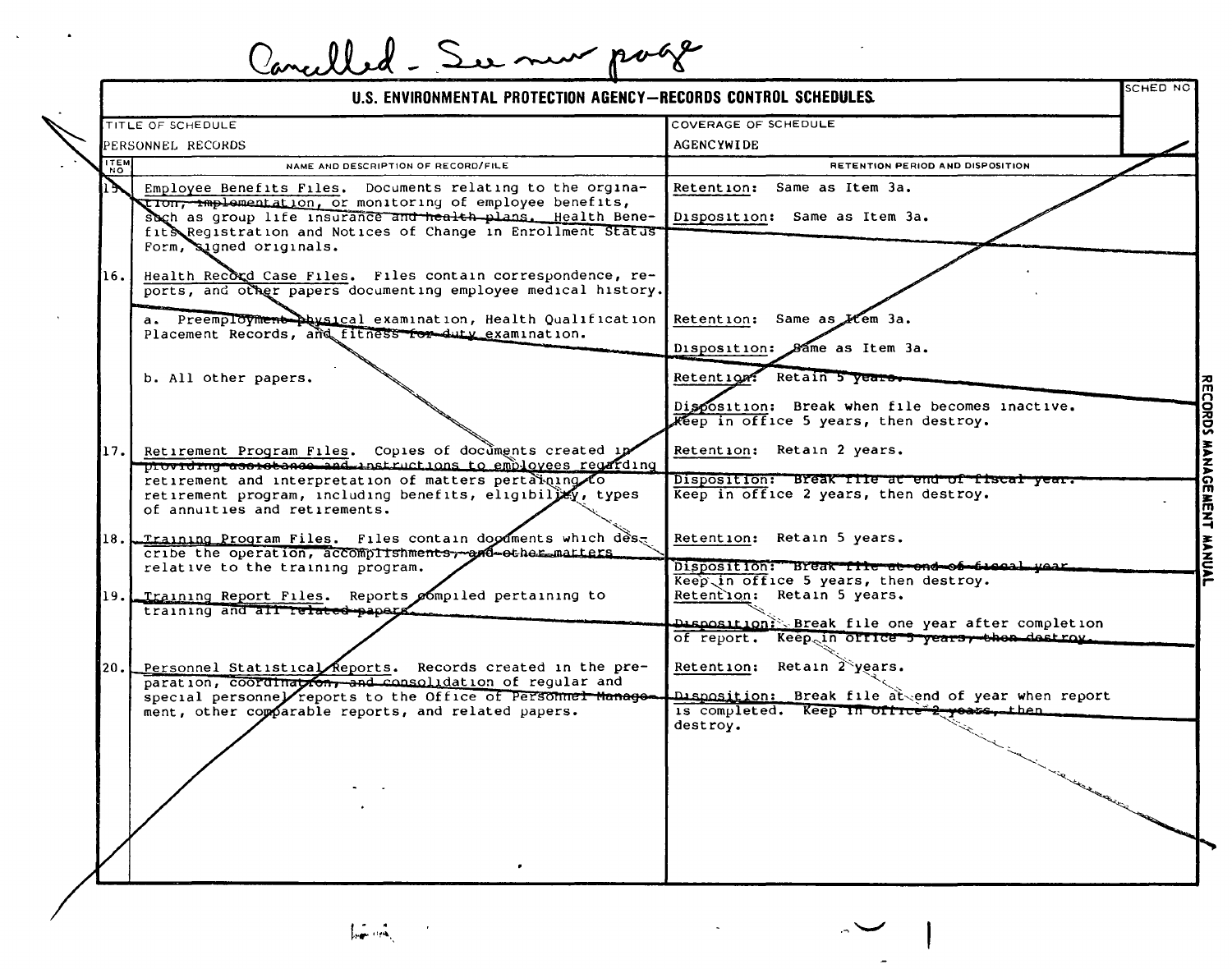| U.S. ENVIRONMENTAL PROTECTION AGENCY-RECORDS CONTROL SCHEDULES |                                                                                                                                                                                                                                                                                                                                                           |                                                                                                                                                      | SCHED NO |
|----------------------------------------------------------------|-----------------------------------------------------------------------------------------------------------------------------------------------------------------------------------------------------------------------------------------------------------------------------------------------------------------------------------------------------------|------------------------------------------------------------------------------------------------------------------------------------------------------|----------|
|                                                                | TITLE OF SCHEDULE                                                                                                                                                                                                                                                                                                                                         | COVERAGE OF SCHEDULE                                                                                                                                 |          |
|                                                                | PERSONNEL RECORDS                                                                                                                                                                                                                                                                                                                                         | <b>AGENCYWIDE</b>                                                                                                                                    |          |
| <b>ITEM</b>                                                    | NAME AND DESCRIPTION OF RECORD/FILE                                                                                                                                                                                                                                                                                                                       | RETENTION PERIOD AND DISPOSITION                                                                                                                     |          |
| 21.                                                            | Intergovernmental Personnel Act (IPA) Assignment Files.<br>Records documenting the temporary assignment of personnel<br>between the Federal Government and State or local govern-<br>ments, institutions of higher education, Indian tribal<br>governments and other eligible organizations.                                                              | Retain 2 years.<br>Retention:<br>Disposition: Break file upon termination of<br>assignment. Keep in office 2 years, then destroy.                    |          |
| 22.                                                            | Freedom of Information Response File. Includes copies of<br>incoming requests for information under the Freedom of In-<br>formation Act, copies of replies, and copies of any inter-<br>agency memoranda concerning the request. Note: this file<br>does not contain the Program's official record of informa-<br>tion being requested.<br>$\mathfrak{S}$ | Retention: Retain 2 years.<br>Disposition: Break file at end of year. Keep in<br>office current plus 1 additional year. Destroy<br>when 2 years old. |          |
|                                                                | 据: :<br>$\mathbf{I}$                                                                                                                                                                                                                                                                                                                                      |                                                                                                                                                      |          |

 $\epsilon$ 

 $\ddot{\phantom{1}}$ 

**RECORDS** ~,. www.cce.mc ranyw **MUAL**